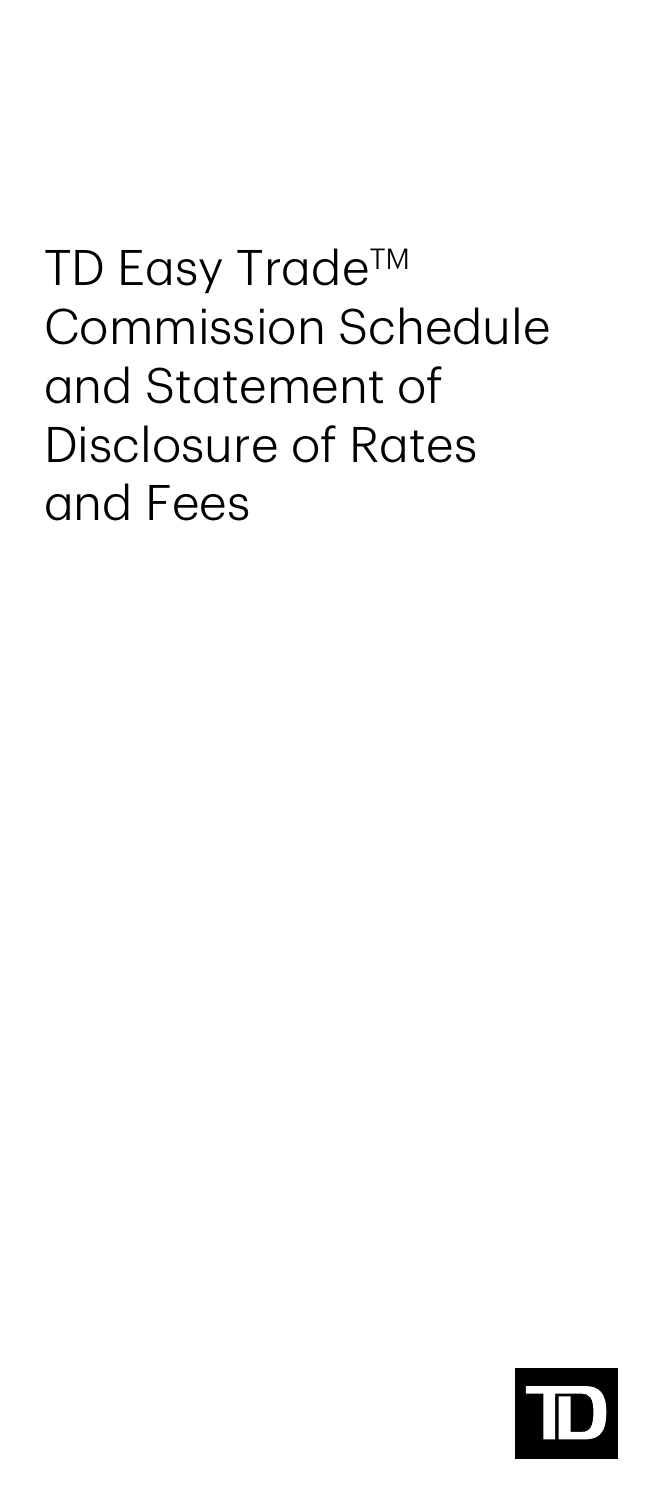# Investing Fees

These are the fees and commissions you incur for each buy or sell trade in TD Easy Trade.

| <b>TD Exchange</b><br><b>Traded Funds</b><br>(ETFs) trades | First 50 stock<br>trades per year     | After the first 50 stock trades<br>per year |             |
|------------------------------------------------------------|---------------------------------------|---------------------------------------------|-------------|
|                                                            | Canadian<br>Stocks and<br>U.S. Stocks | Canadian<br>Stocks                          | U.S. Stocks |
| Free                                                       | Free                                  | C\$9.99                                     | US\$9.99    |

**In the table above, Canadian Stocks refer to stocks denominated in Canadian dollars and U.S. Stocks refers to stocks denominated in U.S. Dollars. How we charge commissions:** 

- Trade orders entered will be charged the applicable commission rate per order.
- Multiple trade orders placed on the same day, for the same security, and on the same side of the market, will be subject to multiple commission charges.
- Partial fills executed on more than one day will be charged the applicable TD Easy Trade commissions for each day a partial fill order is executed.
- All TD Easy Trade clients get 50 commission-free stock trades per calendar year (January – December). Applicable commission charge is displayed at the time of order entry (0\$ for the first 50 stock trades and \$9.99 per stock trade thereafter). The 50 commission-free stock trades are per client and not per account. A client can have multiple accounts and will only receive 50

commission-free stock trades across accounts.

#### **Buying and Selling U.S. Stocks:**

- When trading a stock or ETF denominated in U.S. dollars (USD), the price of the security will be displayed in USD and the commission will be charged in USD.
- You may be charged a fee by the Securities and Exchange Commission (SEC) when trading U.S. listed equities. This fee is outside of the control of TD. For more information, please visit the U.S Securities and Exchange Commission website.

#### **Currency Conversion Costs:**

- If you make a trade involving a security which is denominated in a currency different from the currency component of the account in which the trade is to settle, are charged commissions or fees in a currency different from the currency component, or receive a payment or transfer in a currency different from the currency of the component a conversion of currency will be required.
- In all such transactions and at any time a conversion of currency is made, we will act as principal with you in converting the currency at rates established or determined by us or parties related to us. We and the parties related to us may earn revenue, in addition to the commission applicable to such a trade, based on the difference between the applicable bid and ask rates for the currency and the rate at which the rate is offset either internally, with a related third party, or in the market. The charge to you and the revenue earned by us and parties related to us may be higher when a transaction requires more than one currency conversion or when the currency is not commonly traded.
- Conversion of currency, if required, will take place on the trade or deposit date, as applicable, unless we agree otherwise. When a security is held in an account component denominated in a currency other than that specified for payment in a corporate action, we will convert that payment at our then-prevailing exchange rate and make payment to your account in the currency of that component.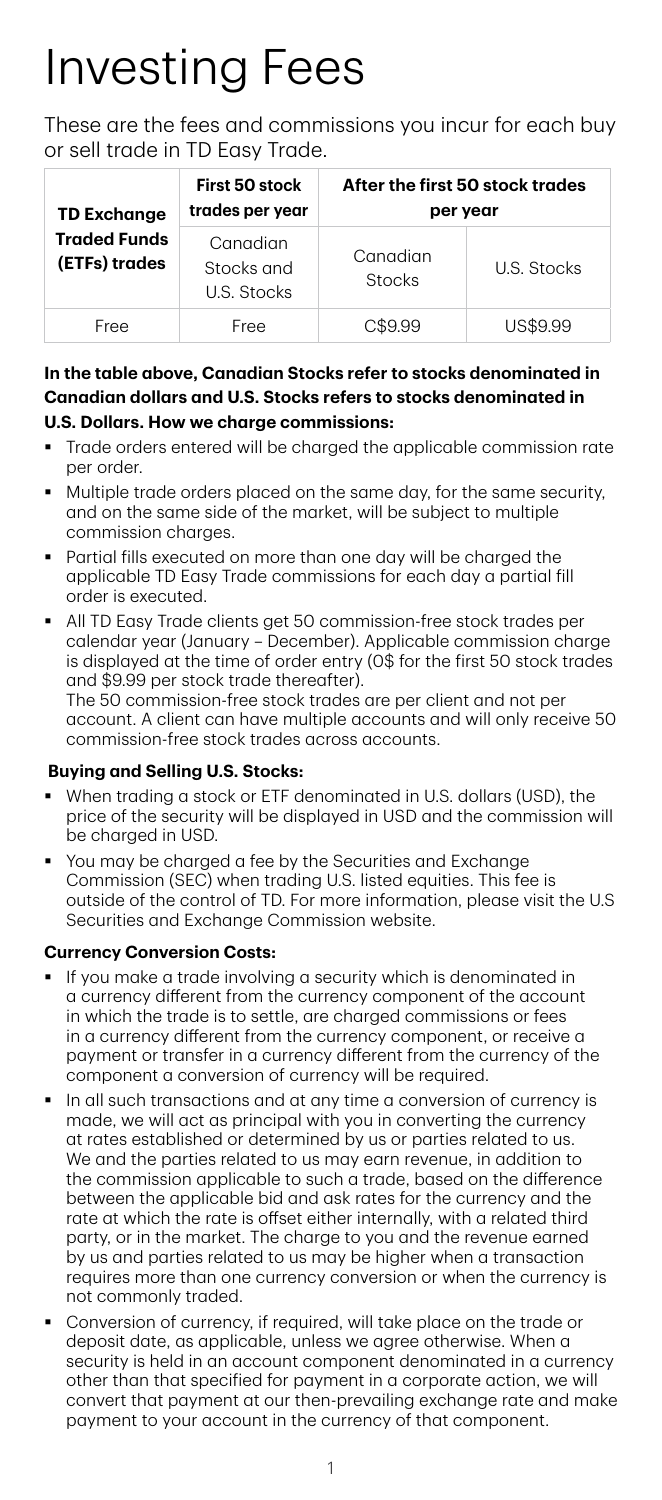# Fees for Other Services

These are some other fees that may apply to TD Easy Trade accounts based on your activities.

All fee amounts are indicated in CDN \$ unless otherwise specified.

Account Transfer Fees (Partial and Full) \$150.00

A fee will be charged for all accounts that are withdrawn in full or transferred to another financial institution.

| Retirement Savings Plan (RSP)<br><b>Withdrawal Fees</b>                                                                                                           |               |  |  |  |
|-------------------------------------------------------------------------------------------------------------------------------------------------------------------|---------------|--|--|--|
| Full withdrawal fee                                                                                                                                               | \$100.00      |  |  |  |
| Partial withdrawal fee                                                                                                                                            | \$25.00       |  |  |  |
| <b>Other Fees</b>                                                                                                                                                 |               |  |  |  |
| For TD Canada Trust bank account fees refer to the TD<br>Canada Trust "About our Accounts and Related Services"<br>brochure                                       |               |  |  |  |
| Wire Payments - Outgoing                                                                                                                                          |               |  |  |  |
| Up to \$10,000                                                                                                                                                    | \$30.00       |  |  |  |
| $$10,000 - $50,000$                                                                                                                                               | \$50.00       |  |  |  |
| More than \$50,000                                                                                                                                                | \$80.00       |  |  |  |
| U.S. dollar wire and fee in CDN equivalent. Foreign bank<br>charges may apply                                                                                     |               |  |  |  |
| Wire Payments - Incoming                                                                                                                                          |               |  |  |  |
| Canadian/Foreign                                                                                                                                                  | \$17.50       |  |  |  |
| U.S.                                                                                                                                                              | \$17.50 U.S.  |  |  |  |
| Delivery and receipt against payment<br>(per transaction)                                                                                                         | \$50.00       |  |  |  |
| Delivery of registered certificates and/or Direct Registration<br>Services (DRS) statement                                                                        |               |  |  |  |
| <b>Canadian Companies</b><br>(certificate and DRS statement)                                                                                                      | \$56.50       |  |  |  |
| U.S. Companies (DRS statement)                                                                                                                                    | \$80.00 U.S.  |  |  |  |
| Rush (1-3 business days-applicable<br>to Canadian securities only)                                                                                                | \$150.00      |  |  |  |
| Additional shipping charges may apply for delivery<br>of certificates outside Canada. If a U.S. certificate is<br>required in exceptional circumstances, the U.S. |               |  |  |  |
| Depository charges                                                                                                                                                | \$500.00 U.S. |  |  |  |

For Shareholder Communication materials for Objecting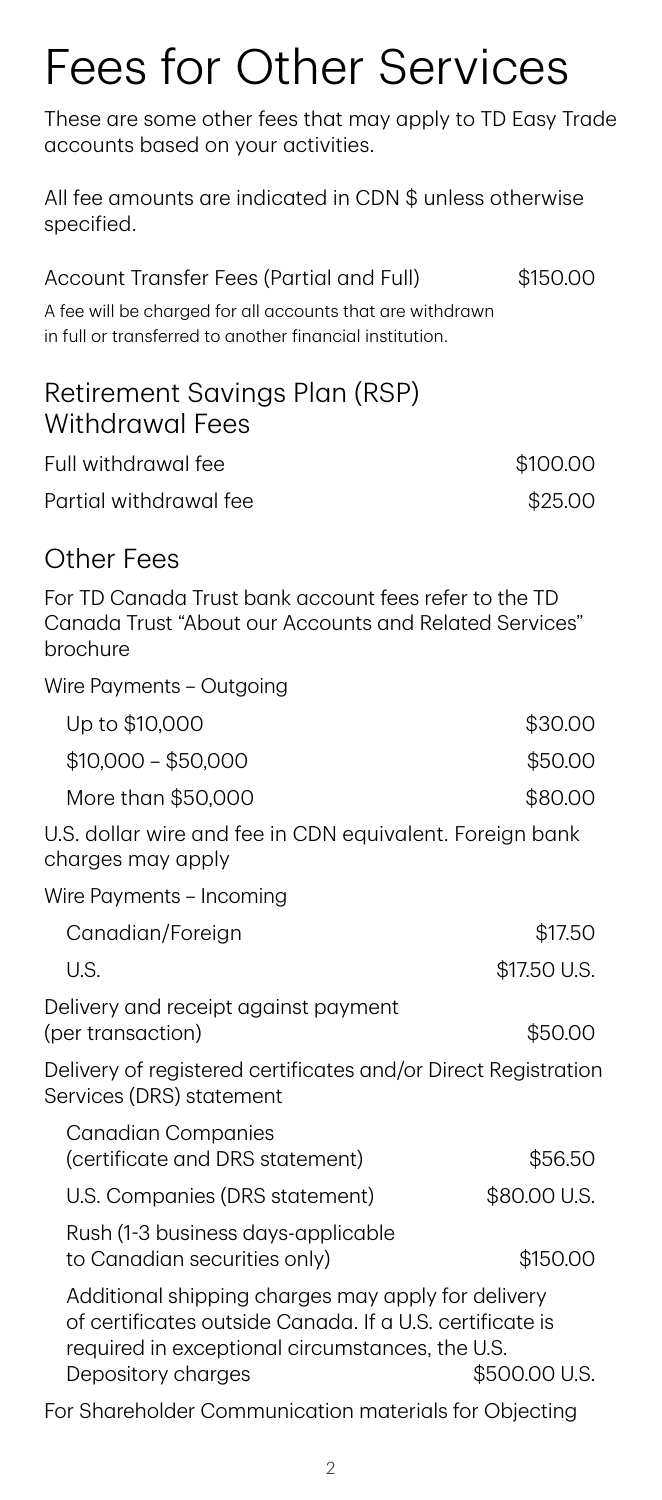Beneficial Owners only, material delivery costs may be incurred by the client when the issuer or third party does not pay, depending on the size and weight of the item.

| Cheque pick-up fee (per cheque)                                                                                                                                                    | \$6.50  |  |
|------------------------------------------------------------------------------------------------------------------------------------------------------------------------------------|---------|--|
| Asset Transfers to a related third party<br>TD Direct Investing account (per request)                                                                                              | \$15.00 |  |
| Please note that other charges may apply, including but<br>not limited to all applicable fees incurred from the transfer<br>agent, lawyer, or issuing company for re-registration. |         |  |
| Handling Fee for accounts with a debit balance<br>(per event plus applicable transaction<br>commissions and fees)                                                                  | \$15    |  |

| Mailed Trade Confirmations and Account Statements |        |
|---------------------------------------------------|--------|
| (per envelope)                                    | \$2.00 |
| Duplicate statement/confirmation/tax slip         |        |
| (less than 7 years, per item)                     | \$5.00 |

#### Estate Accounts and Extraordinary **Circumstances**

In extraordinary circumstances (including the death of a client) certain transactions may only be facilitated manually and special fees apply. Fees apply per security transaction.

| Processing fee for the deposit of physical<br>securities certificates registered in the name<br>of the deceased                                  | \$150.00     |
|--------------------------------------------------------------------------------------------------------------------------------------------------|--------------|
| Processing fee for TD ETFs and Canadian<br>stocks trades                                                                                         | \$43.00      |
| Processing fee for U.S. stocks trades.<br>Additional currency conversion costs<br>apply to U.S. stock trades.<br>See "Investing Fees" on Page 1. | \$43.00 U.S. |

Please note that the processing fee for trades includes any applicable standard TD Easy Trade commissions.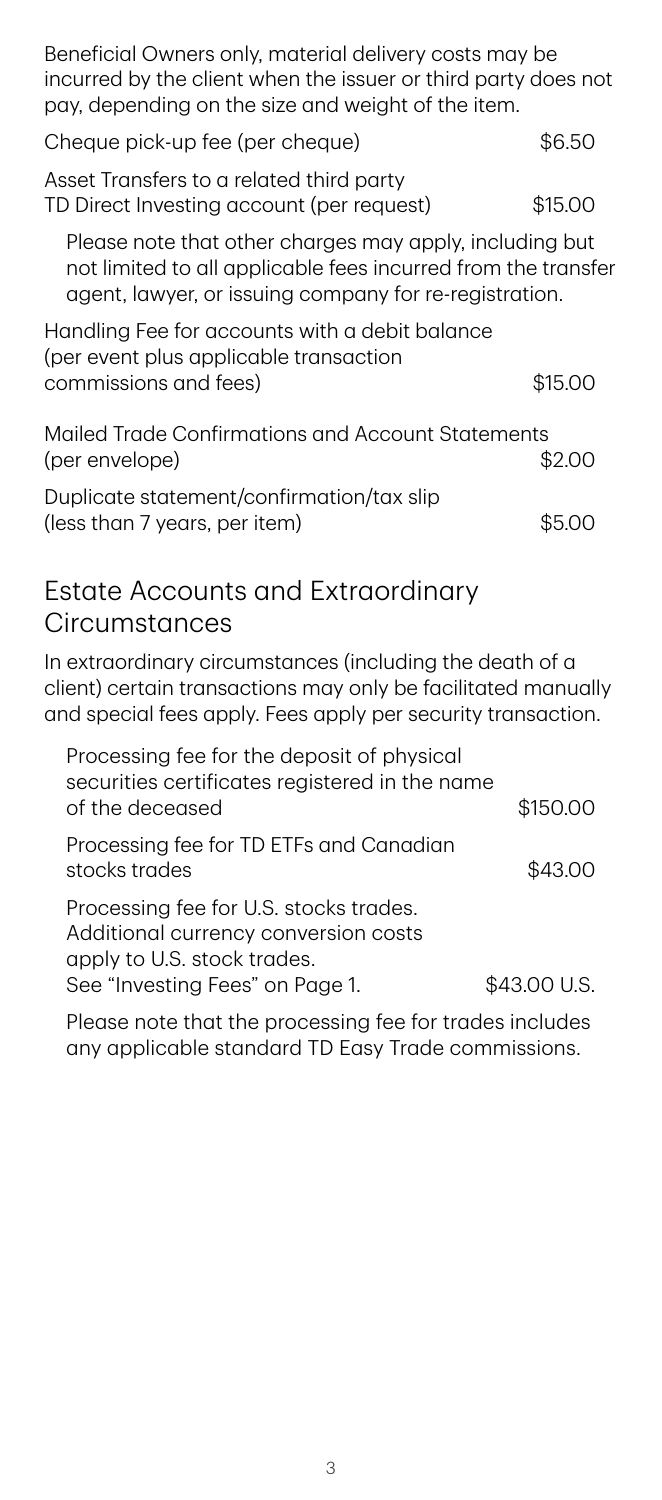### Additional Disclosures

- **TFSA and RSP:** In this document, the Tax-Free Savings Account refers to the TD Waterhouse Tax-Free Savings Account and the Retirement Savings Plan refers to the TD Waterhouse Self-Directed Retirement Savings Plan.
- **Changes to Rates and Fees: Interest and exchange** rates are subject to change without notice. All other rates and fees are subject to change upon 60 days prior notice.
- **Sales Tax:** Fees are subject to GST or HST where applicable. GST and HST Registration #899181127 RT0001.
- **Canadian and US Dollar Components:** TD Easy Trade accounts are available in Canadian dollar and US dollar components.
- **Interest on Cash Balances:** Interest on accounts will be calculated at TD Easy Trade's prevailing rates, based on the daily closing cash balance and, if payable, will be paid monthly. No interest is paid on closing cash balances where the monthly amount is less than CDN \$5 or US \$5.
- **Interest on Debit Balances:** Interest will be charged where permitted on account debit balances at TD Easy Trade's prevailing overdraft interest rate, specified by the prevailing interest rates and subject to a minimum charge as specified by TD Waterhouse Canada Inc. from time to time. For Tax-Free Savings Accounts (TFSA) and Retirement Savings Plan (RSP) accounts, interest will be calculated on the daily closing balance of the account and payable monthly.
- **Waiver of Protest:** Presentment, protest and notice of dishonour of all items including cheques lodged with TD Easy Trade are waived and the full amount of any such item may be charged back to any or all accounts if we do not receive prompt payment thereof and any such item will be forwarded to you by ordinary mail, not insured, at your risk.

**Reports and transaction confirmations will be considered final if not objected to on the date of notification by telephone or within 10 days of when we send them to you. Statements of your account will be considered final if not objected to within 45 days of when we send them to you.**

 **Client Problem Resolution Process:** We process large volumes of client account transactions each day and we try to ensure that your business is handled in an efficient, courteous and accurate manner. However,